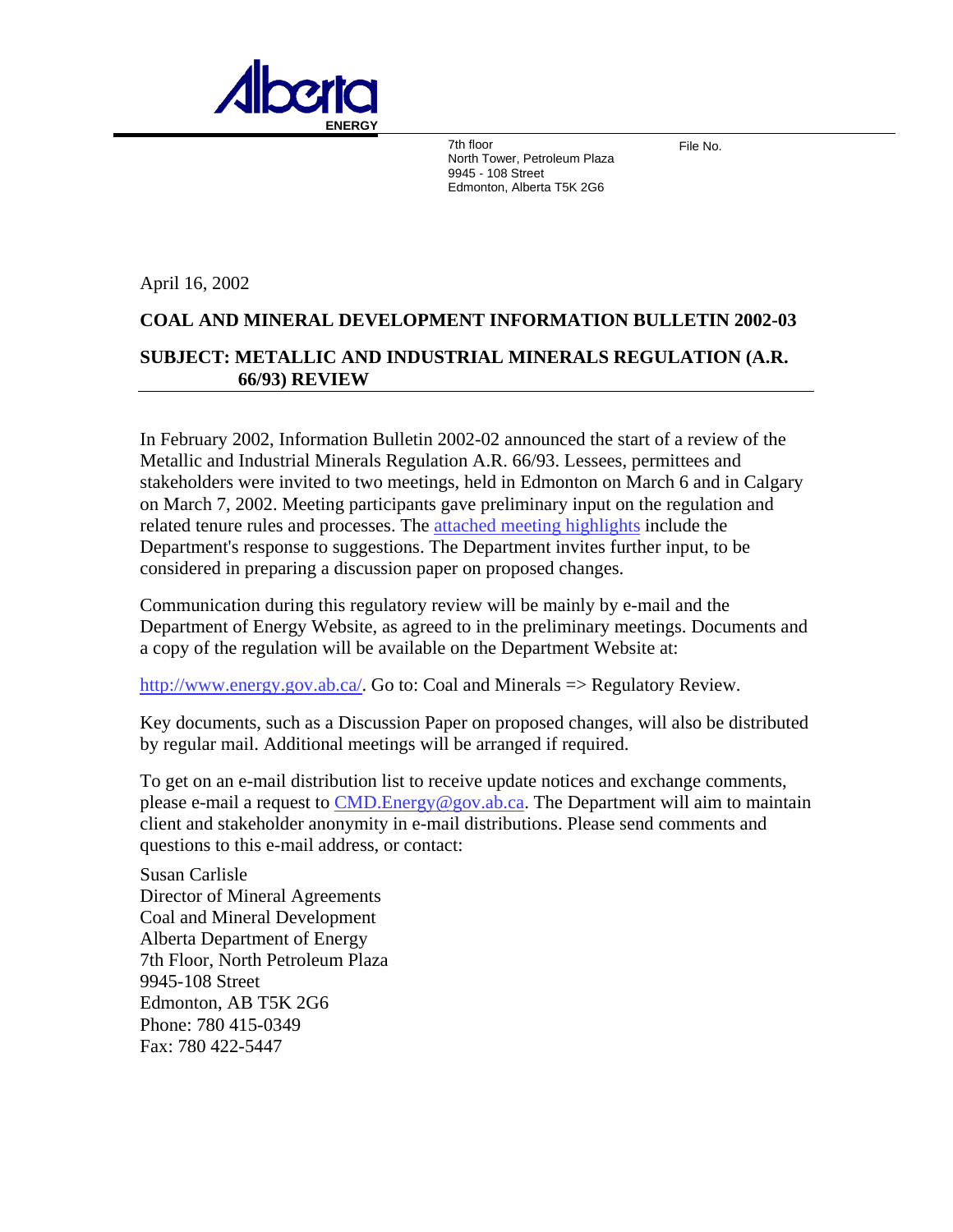Sincerely,

## *[Original signed]*

Brian Hudson Business Unit Leader Coal and Mineral Development

/Encl

## **Review of the Metallic and Industrial Minerals Regulation A.R. 66/93**

# **Key Points from Preliminary Input Meetings March 6 and 7, 2002**

(Coal and Mineral Development Information Bulletin 2002-03 Enclosure)

## **1. ASSESSMENT REPORTING TIMEFRAME**

Meeting participants agreed the 90-day filing period is reasonable. There was concern about the time period beyond the filing period: late filing (30 days), and the review and revision period (sometimes over 90 days.) This can delay release of lands that are released as a result of report deficiencies. Suggestions to reduce late filing and delays include:

- File annual statements of costs and/or work to date (not including results) on anniversary dates, whether or not report is due; or file a statement at the two-year anniversary, and annually after that.
- **Submit an "intent to file" notice by the permit anniversary date. The permit lapses** if intent to file notice is not filed on time.
- Provide incentives for filing on time or disincentives for late filing: e.g., lose percentage of credit for work assessment expenditures.

**Department Comment:** The Department is particularly interested in the benefits of filing an annual statement and the intent to file notice. Further input is encouraged, particularly if you have experience with similar requirements in other jurisdictions.

## **2. PAYMENT IN LIEU OF ASSESSMENT WORK**

Meeting participants supported payment in lieu, but one person suggested a refundable deposit, refunded in proportion to subsequent work done.

**Department Comment:** The Department proposes maintaining the existing payment in lieu option, and will not consider a refundable deposit at this time. In 1993, a refundable work deposit required at the beginning of a work term was removed from the regulation with industry's support. The Department is opposed to refundable deposits due to the large administrative burden they impose both on the department and industry.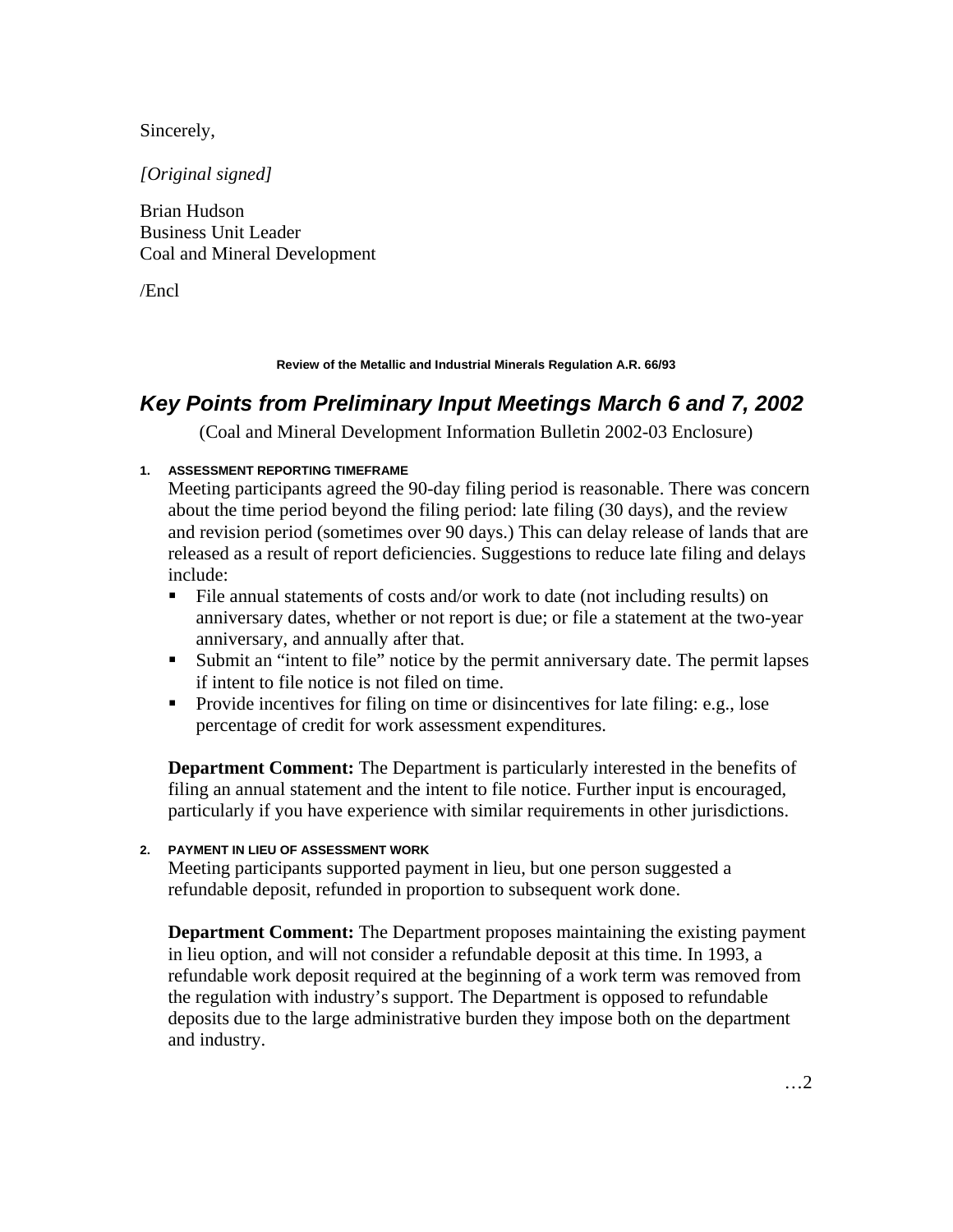#### **3. CONFIDENTI ALITY PERIOD**

One-year confidentiality period seems reasonable, but should be consistent for assessment reports and mineral core and samples. It was suggested the one-year confidentiality period be based on the permit anniversary date rather than report and mineral core submission dates. It was also suggested that the confidentiality period be lifted as soon as a permit expires or is dropped.

**Department Comment:** The Department proposes to go with this approach, but invites feedback on the permit anniversary date as the key date.

#### **4. ASSESSMENT REPORTING STANDARDS**

The Ministry is concerned about ensuring quality and validity of data and analyses, and how deficiencies are determined and addressed. Participants agreed that additional standards or best practices would benefit overall quality and value of assessm ent reports. Areas discussed included:

- $\blacksquare$  Potential for applying some aspects of existing standards and instruments (e.g., some aspects of terminology or qualifications in the standards adopted or developed by National Instrument 43-101; APEGGA; CIM.) It was agreed that any changes must continue to allow prospectors to work a permit.
- Digital submission as a potential option to the existing requirement of two original print copies. Digital submissions would need format and data standards.
- Geographic coordinates (e.g., UTM, NTS, Lat-Long, ATS.) It was suggested that ATS plus one other standard coordinate would be acceptable.

Department Comment: Will discuss with Alberta Geological Survey.

## **LENGTH OF PERMIT TERM 5.**

The Metallic and Industrial Minerals Permit has a 10-year term broken into 5, twoyear work periods. Discussions indicated that term length is less of a concern than delays between permit application and issuance. It is not unusual for agreements to be issued six months after application.

**Department Comment:** The Department intends to address the delays, but causes are procedural more than regulatory and will not be addressed through this review.

## **6. PERMIT APPLICATION – MAP STAKING AND OVERLAP**

Applications are made during regular business hours. Meeting participants were satisfied with the routine map staking process, except for processing delays (above.)

If two or more applications are made for the same lands in a 24-hour period (ending at 3 p.m.) they are considered in overlap. In this situation, the applicants are invited to bid competitively on the overlapping lands. During the bidding process the Department keeps the identity of bidders confidential, although affected clients sometimes discover the other parties through industry networking. One participant preferred the former first-come, first-served process. Participants agreed that private bidding is preferable to public sale.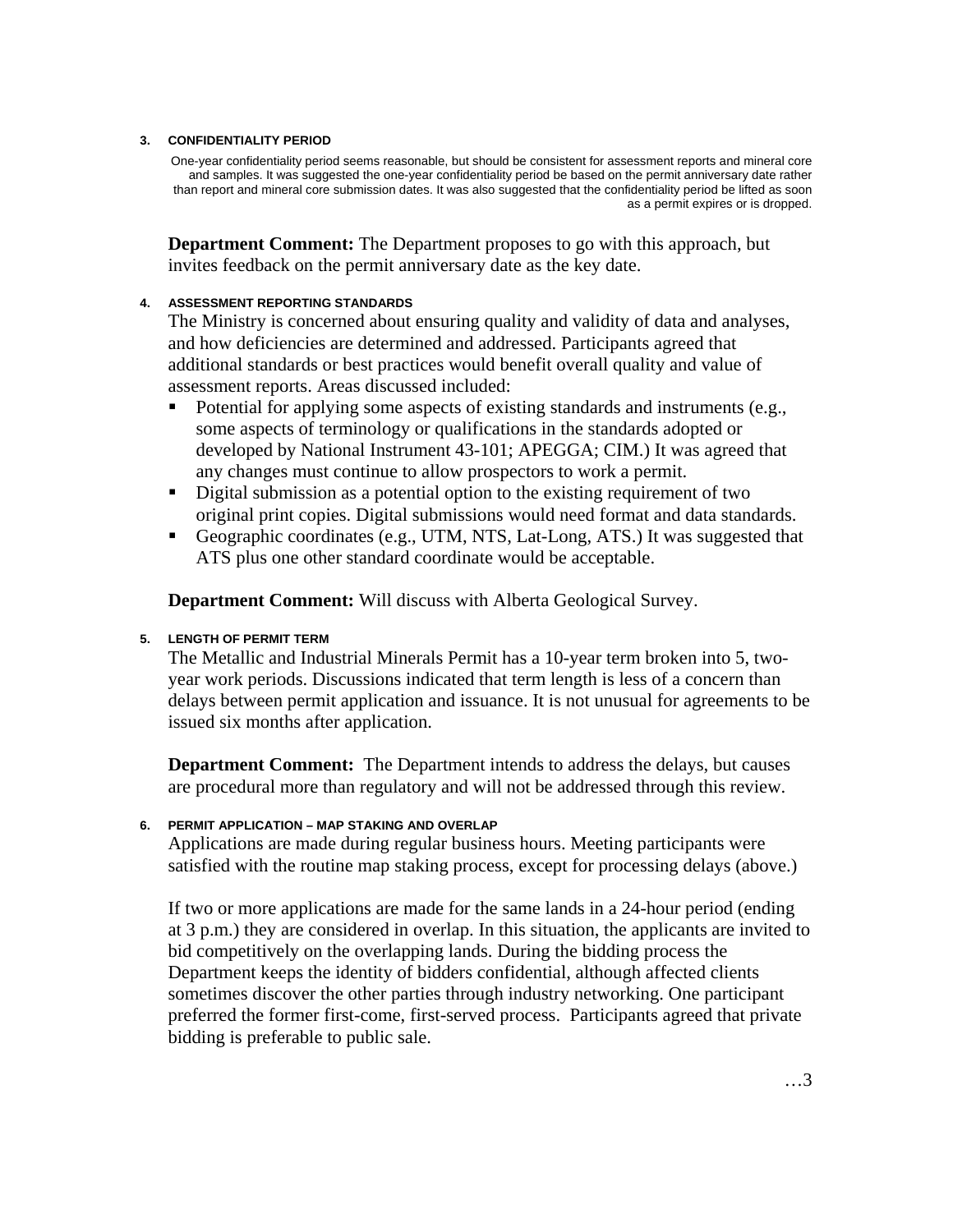**Department Comment:** The Department intends to continue the existing bidding process for the foreseeable future. The first-come, first-serve approach was dropped mainly because it gave Edmonton area clients an advantage over clients in other locations, including Calgary. A first-come, first-serve approach might be reconsidered in an e-commerce environment, but this will not be an option for several years. Other potential approaches include a draw or negotiation between overlapping applicants. The method of dealing with competition for metallic and industrial mineral rights is not set in the regulations. The method can be changed without a change to the regulation, providing legislated requirements are met.

## **7. PERMIT APPLICATION - LAND DESCRIPTION**

At present, application is based on Alberta Township Survey land description. Lands must be contiguous and permit size must be between 16 and 9216 ha, equivalent in area to one legal subdivision and one township, respectively. The Department invited discussion of applying by township:

Application by township. One permit would equal the balance of lands available in a township. Lands in an agreement might not be contiguous. Given the size of a time, other applicants could pick up lands in the same township, which would result in a checkerboard of several permits in one township. Grouping for assessment reporting purposes might be based on contiguous townships. township, permittees would be allowed to drop lands within a township. Over

Some participants liked this proposal; others are satisfied with the existing method.

**Department Comment:** The Department does not consider it appropriate to explore this option further. Further examination suggests that, while applying would be easier, the outcome is more complex. A township could end up with a "checkerboard" of permitted lands held by different parties. If permits could only be picked up and dropped as a whole, a permit would be a smaller unit of land, i.e., a section, quarter section or legal subdivision. Land description would likely be no easier than it is today. It seems to be more worthwhile to review permit grouping for assessment reporting purposes (below.)

## **8. ASSESSMENT REPORTING -- PERMIT GROUPING**

At present, permits must be contiguous (adjacent, or touching at the corners) to group for assessment reporting purposes. Non-contiguous permits must be reported on separately. Permits grouped in earlier work periods require separate reports if they become non-contiguous in later work periods.

It was suggested that permit grouping be relaxed. Options include:

- Allow grouping of permits in contiguous townships.
- Allow grouping within a specified maximum distance (e.g., 10 km.).
- Allow grouping of non-contiguous permits if they were contiguous and grouped in previous work periods.